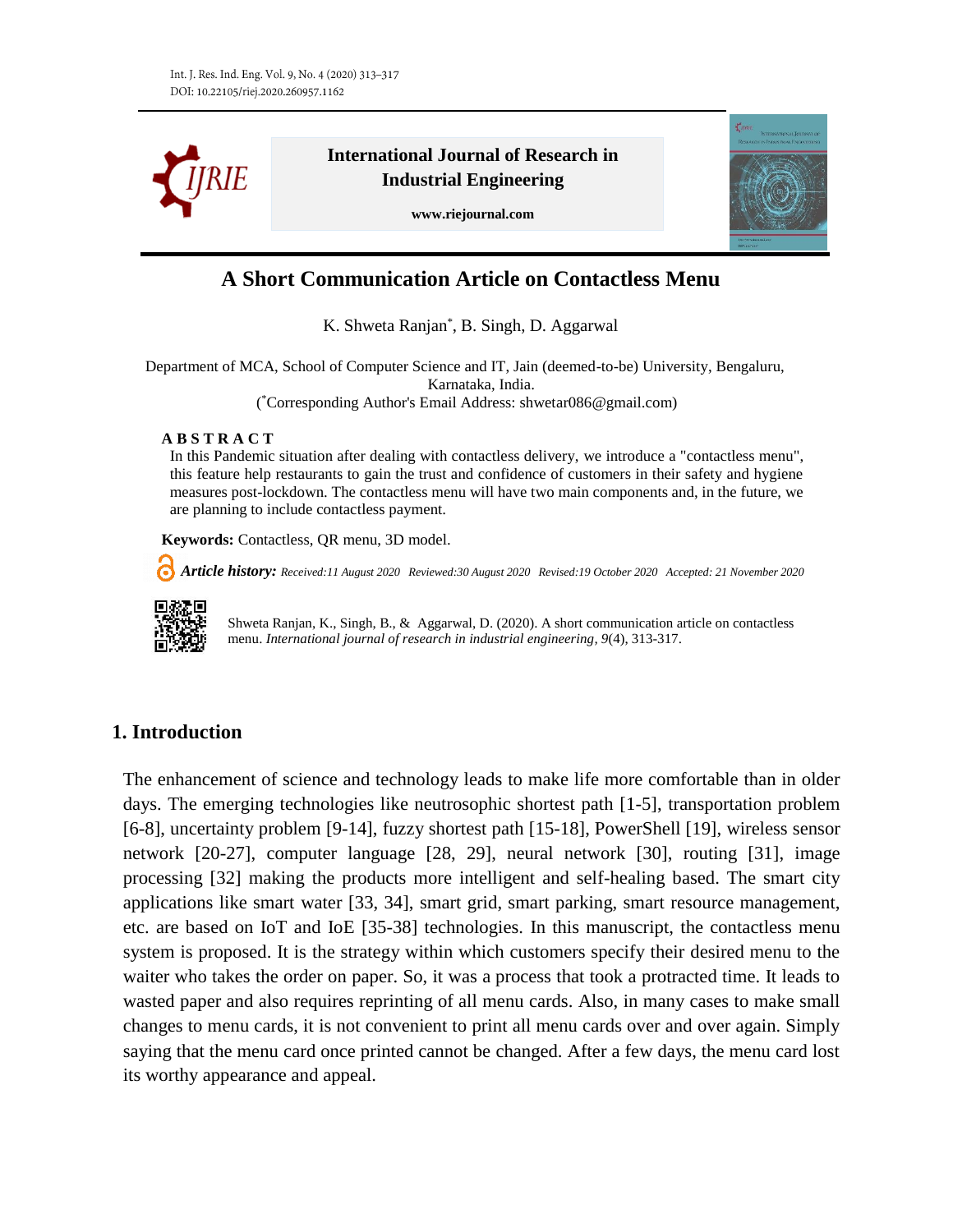#### **2. Existing System**

In this pandemic situation, we are experiencing contactless delivery and we are dealing with it well. Post-lockdown many companies are introducing a system "QR menu" to help restaurants and hotels to increase trust and confidence in customers. QR menu contains contactless menu and contactless ordering.

#### **3. Proposed System**

In this pandemic situation, we are experiencing contactless delivery and we are dealing with it well. I am introducing a system 'contactless menu' to help restaurants and hotels to increase the trust and confidence of customers. In this system, I am making an AR mobile application for restaurants and hotels which is more attractive and more effective. With a contactless menu, customers will be able to order the food on the table to explore the restaurant menu differently. After selecting the food, by seeing the 3D model of that then they will be able to order that. 'Contactless menu' also ensures that consumers don't have to wait to place their order. Thus, making the entire experience far more seamless and convenient for the users.

## **4. Objectives**

Over the last 10 years, India has developed significantly. People's living has changed a lot and also their passion for food has increased. In this pandemic, touchless menus are helping restaurants and hotels to increase customer confidence [39].

#### **5. Algorithms**

#### **Customer.**

Step 1: Start. Step 2: If  $(b = 1)$ . THEN Go to Step 3. ELSE Go to Step 8. Step 3: View Menu. Step 4: Select Food. Step 5: Enter Table no. Step 6: Confirm Food. Step 7: Place Order. Step 8: End.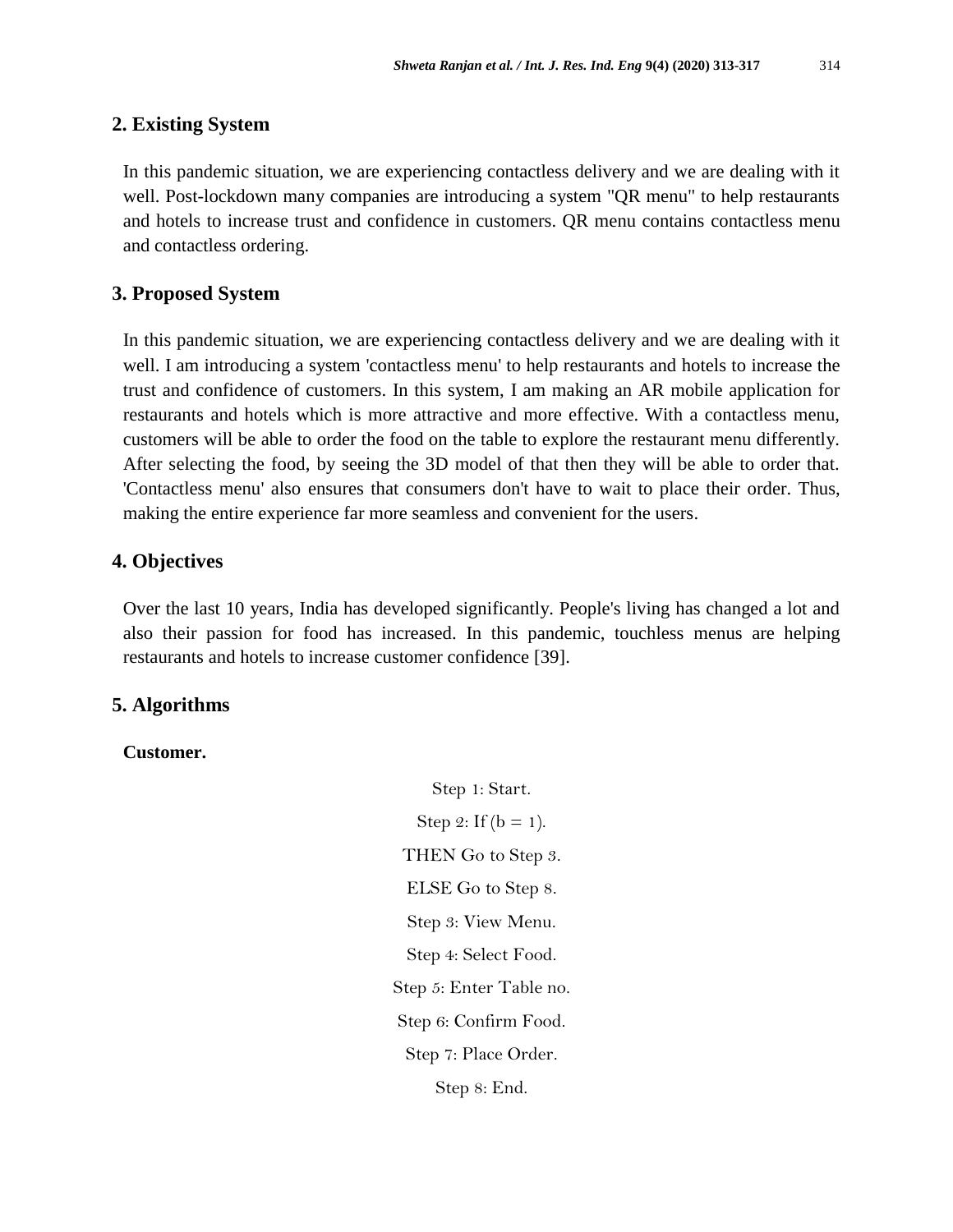#### **Admin.**

Step 1: Start.

Step 2: Input Username Password.

Step 3: If (Username == "Admin" && Password == "Admin").

THEN Go to Step 4.

ELSE Go to Step 7.

Step 4: View Order.

Step 5: Dispatch Order.

Step 6: Add/Delete/Update Item.

Step 7: End.

## **6. Conclusion**

The main purpose of applying is to assist students of master of computer application to understand the fundamentals knowledge of the programming languages.

- Should enable Master of Computer Application students to flick through the code and application: this will be achieved when students are ready to run and install the appliance. After they run the appliance, they'll use it through the implementation of various objects.
- Should allow users to flick through different product categories: this is often achieved through a straightforward to use of graphical interface menu options.

#### **6. Future Scope**

- Customize orders: Customers can customize their food orders as per their choice.
- Adding more user interactive features will enhance the user interface.
- In the future, we will add a delivery option in the system.
- A visual graphical order status bar will be provided to the customer.
- Only restaurant employees can show active orders.

#### **References**

- Broumi, S., Dey, A., Talea, M., Bakali, A., Smarandache, F., Nagarajan, D., ... & Kumar, R. (2019). Shortest path problem using Bellman algorithm under neutrosophic environment. *Complex and intelligent systems*, *5*(4), 409-416.
- [2] Kumar, R., Dey, A., Broumi, S., & Smarandache, F. (2020). A study of neutrosophic shortest path problem. In *Neutrosophic graph theory and algorithms* (pp. 148-179). IGI Global.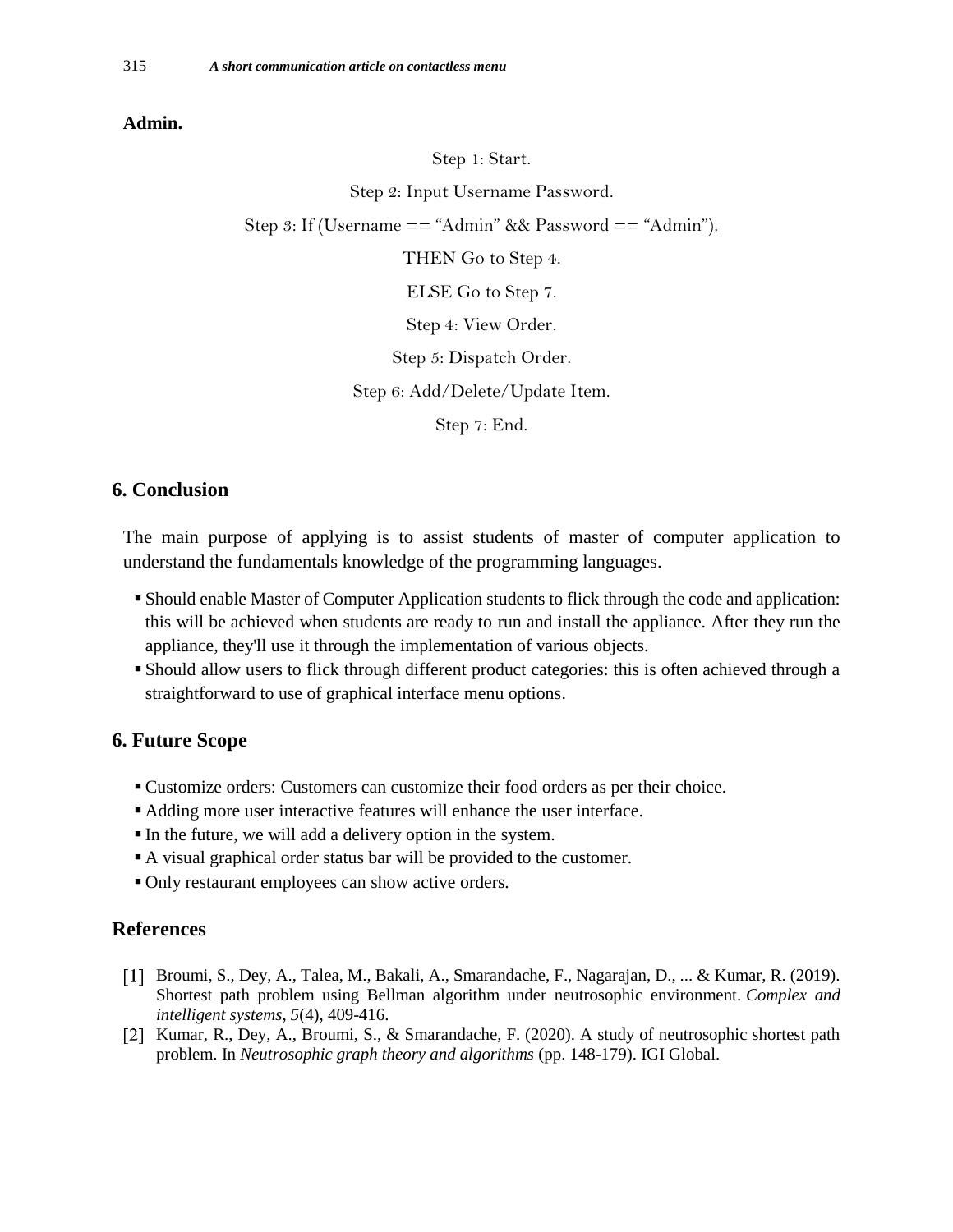- [3] Kumar, R., Edalatpanah, S. A., Jha, S., Broumi, S., Singh, R., & Dey, A. (2019). A multi objective programming approach to solve integer valued neutrosophic shortest path problems. *Neutrosophic sets and systems*, *24,* 134-149. https://digitalrepository.unm.edu/nss\_journal/vol24/iss1/13
- [4] Kumar, R., Edalatpanah, S. A., Jha, S., & Singh, R. (2019). A novel approach to solve gaussian valued neutrosophic shortest path problems. *International journal of engineering and advanced technology, 8*(3)*,* 347-353.
- [5] Kumar, R., Edaltpanah, S. A., Jha, S., Broumi, S., & Dey, A. (2018). Neutrosophic shortest path problem*. Neutrosophic sets and systems*, *23,* 5-15. https://digitalrepository.unm.edu/nss\_journal/vol23/iss1/2
- [6] Pratihar, J., Kumar, R., Dey, A., & Broumi, S. (2020). Transportation problem in neutrosophic environment. In *Neutrosophic graph theory and algorithms* (pp. 180-212). IGI Global.
- [7] Kumar, R., Edalatpanah, S. A., Jha, S., & Singh, R. (2019). A Pythagorean fuzzy approach to the transportation problem. *Complex and intelligent systems*, *5*(2), 255-263. <https://doi.org/10.1007/s40747-019-0108-1>
- Pratihar, J., Kumar, R., Edalatpanah, S. A., & Dey, A. (2020). Modified Vogel's approximation method for transportation problem under uncertain environment. *Complex and intelligent systems* 1- 12. <https://doi.org/10.1007/s40747-020-00153-4>
- [9] Gayen, S., Jha, S., Singh, M., & Kumar, R. (2019). On a generalized notion of anti-fuzzy subgroup and some characterizations. *International journal of engineering and advanced technology*, *8*, 385- 390.
- [10] Gayen, S., Smarandache, F., Jha, S., & Kumar, R. (2020). Interval-valued neutrosophic subgroup based on interval-valued triple t-norm. In *Neutrosophic sets in decision analysis and operations research* (pp. 215-243). IGI Global.
- [11] Gayen, S., Smarandache, F., Jha, S., Singh, M. K., Broumi, S., & Kumar, R. (2020). Introduction to plithogenic subgroup. In *Neutrosophic graph theory and algorithms* (pp. 213-259). IGI Global.
- [12] Gayen, S., Smarandache, F., Jha, S., Singh, M. K., Broumi, S., & Kumar, R. (2020). Soft subring theory under interval-valued neutrosophic environment. Neutrosophic sets and systems, *36,* 193-214. https://digitalrepository.unm.edu/nss\_journal/vol36/iss1/16
- [13] Gayen, S., Smarandache, F., Jha, S., & Kumar, R. (2020). Introduction to interval-valued neutrosophic subring*. Neutrosophic sets and systems, 36,* 81-95. https://digitalrepository.unm.edu/nss\_journal/vol36/iss1/7
- [14] Gayen, S., Smarandache, F., Jha, S., Singh, M. K., Broumi, S., & Kumar, R. (2020). Introduction to plithogenic hypersoft subgroup. *Neutrosophic sets and systems*, *33*, 208-233. https://digitalrepository.unm.edu/nss\_journal/vol33/iss1/14
- [15] Kumar, R., Edalatpanah, S. A., & Mohapatra, H. (2020). Note on "Optimal path selection approach for fuzzy reliable shortest path problem". *Journal of intelligent and fuzzy systems*, (Preprint), 39 (5), 7653- 7656.
- [16] Kumar, R., Jha, S., & Singh, R. (2020). A different approach for solving the shortest path problem under mixed fuzzy environment. *International journal of fuzzy system applications (IJFSA)*, *9*(2), 132-161.
- $[17]$  Kumar, R., Jha, S., & Singh, R. (2017). Shortest path problem in network with type-2 triangular fuzzy arc length. *Journal of applied research on industrial engineering*, *4*(1), 1-7.
- [18] Kumar, R., Edalatpanah, S. A., Jha, S., Gayen, S., & Singh, R. (2019). Shortest path problems using fuzzy weighted arc length. *International journal of innovative technology and exploring engineering*, *8*(6), 724-731.
- [19] Singh, A., Kumar, A., & Appadoo, S. S. (2019). A novel method for solving the fully neutrosophic linear programming problems: Suggested modifications. *Journal of intelligent and fuzzy systems*, *37*(1), 885-895.
- [20] Mohapatra, H., Panda, S., Rath, A., Edalatpanah, S., & Kumar, R. (2020). A tutorial on powershell pipeline and its loopholes. *International journal of emerging trends in engineering research*, *8*(4), 975-982.